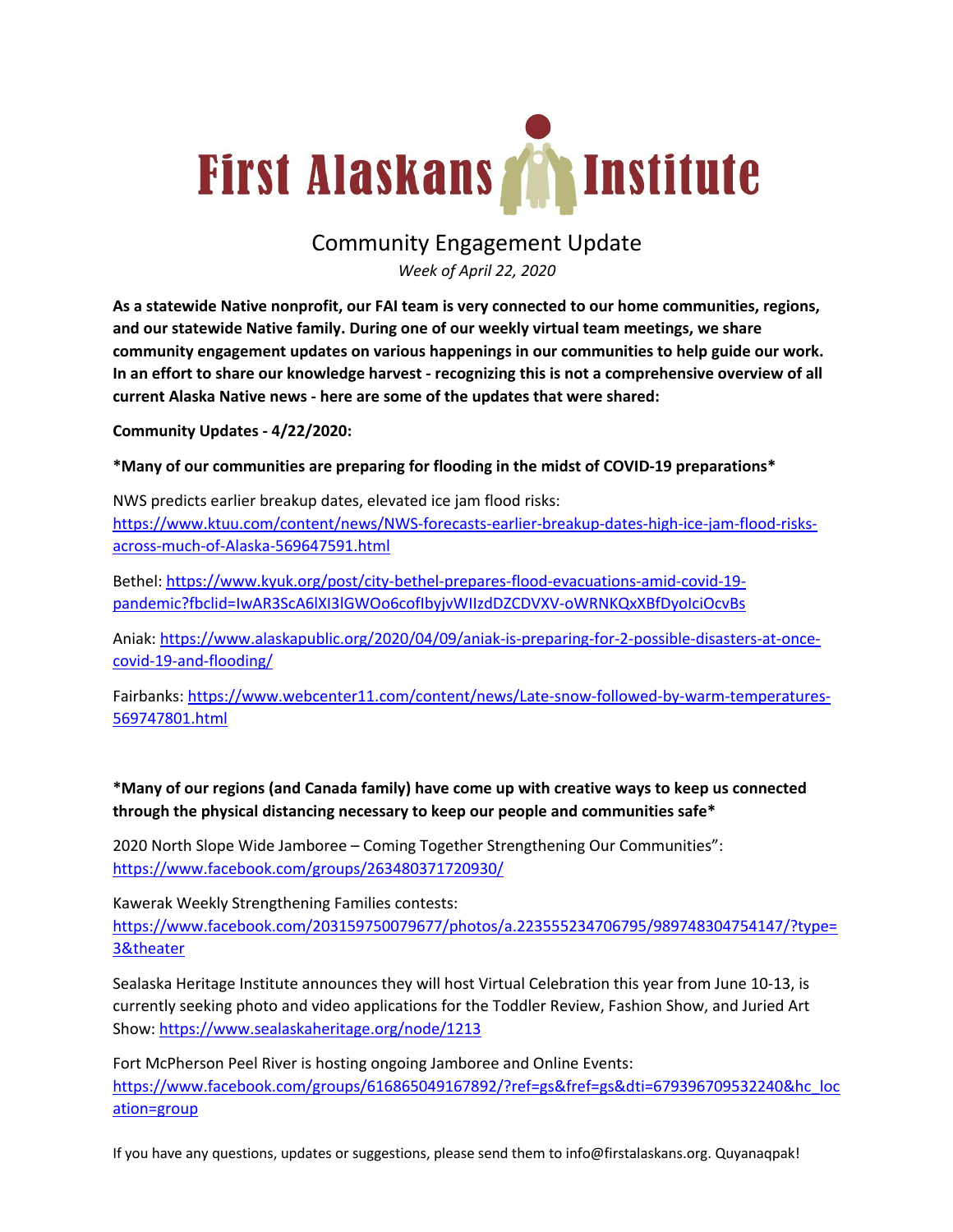#### **\*Our people and organizations all over the state are making virtual space for cultural sharing, storytelling, connectedness and learning\***

Native Peoples Action "Native Wellness Hour" series: https://npacommunityfund.org/native-wellnessseries/?fbclid=IwAR1UeWcTjIdd5cUFfRPEfs3erqKiwbpYC7xJa2DXd0C9YMfgyrmaLFTKsAg

RurAL CAP "Feel Good" webinars:

https://www.resourcebasket.org/?fbclid=IwAR1P1RygMDwTa\_eCktoQZMUjofypH7MEaLBMztGpsa1ASP VgShcI3fyzxOY

Alaska Native Virtual Gathering place for statewide virtual sharing of song and dance from our Native peoples: https://www.facebook.com/groups/AlaskaNativeGatheringPlace

Bi-Weekly Webinar Series about Alaska's Just Transition, hosted by multiple Native organizations and partners:

https://www.justtransitionak.org/webinar/?fbclid=IwAR0H32r0WxwL1HpmH4dCf4jDVRAYH9UswsQhX5 tAcndoJ72TgPZwjZfGkpI

Kawerak hosted a Regional Call-In Prayer on April 17th with four elders and three pastors via teleconference:

https://www.facebook.com/203159750079677/photos/a.223555234706795/990389344690043/?type= 3&theater

#### **\*Other Community Happenings\***

Native Movement is working to get essential items out to womxn that may have been missed – they developed a survey to identify needs:

https://docs.google.com/forms/d/e/1FAIpQLSdPZZwyqkhqobK0KtTOHdlutFWyS3YacBZAP282URs25\_Si8 w/viewform?fbclid=IwAR2hDCN84EtynSItiaBX9OObAKEXMkwrUdU2Up3ux2EAeGSX\_N6YuR6Nmas

City of Juneau started a joke hotline, staffed by volunteers: https://www.adn.com/alaskanews/2020/04/21/the-city-of-juneau-started-a-joke-hotline-to-cheer-youup/?fbclid=IwAR3DHD0TL48X2DIDHh\_zRQDB7H2JkkRx\_uEFKMSlVl18VAoUOmMoJyVG3Ys

Of the 56 member tribes of AVCP, 55 applied for CARES Act funding: http://www.avcp.org/2020/04/17/press-release-majority-of-avcp-member-tribes-on-track-to-submitinformation-for-coronavirus-relief-fund-payments-through-the-u-s-department-of-treasuryportal/?fbclid=IwAR3qPT7MvzR3fc4Zdi53MWXaWqSZevWdWKMG9mtKut\_JUxj4pkQbWZOF8XA

Calista commits to consulting with region's Tribes to determine how best to use any potential Tribal Relief funding: https://www.calistacorp.com/news/calista-corporation-cooperating-with-departmentof-treasury-to-provide-data-and-assisting-yk-delta-tribes-to-ensure-none-left-out/?fbclid=IwAR3N0BlQQY7KdQS5Bqh7QBh66\_EfEJnYecOa4lAh6\_XVeHw1COSqAlOIvw

Sealaska's press release on Tribal and community support with Tribal Relief Funding: https://www.sealaska.com/community/sealaska-statement-on-the-cares-act/

If you have any questions, updates or suggestions, please send them to info@firstalaskans.org. Quyanaqpak!